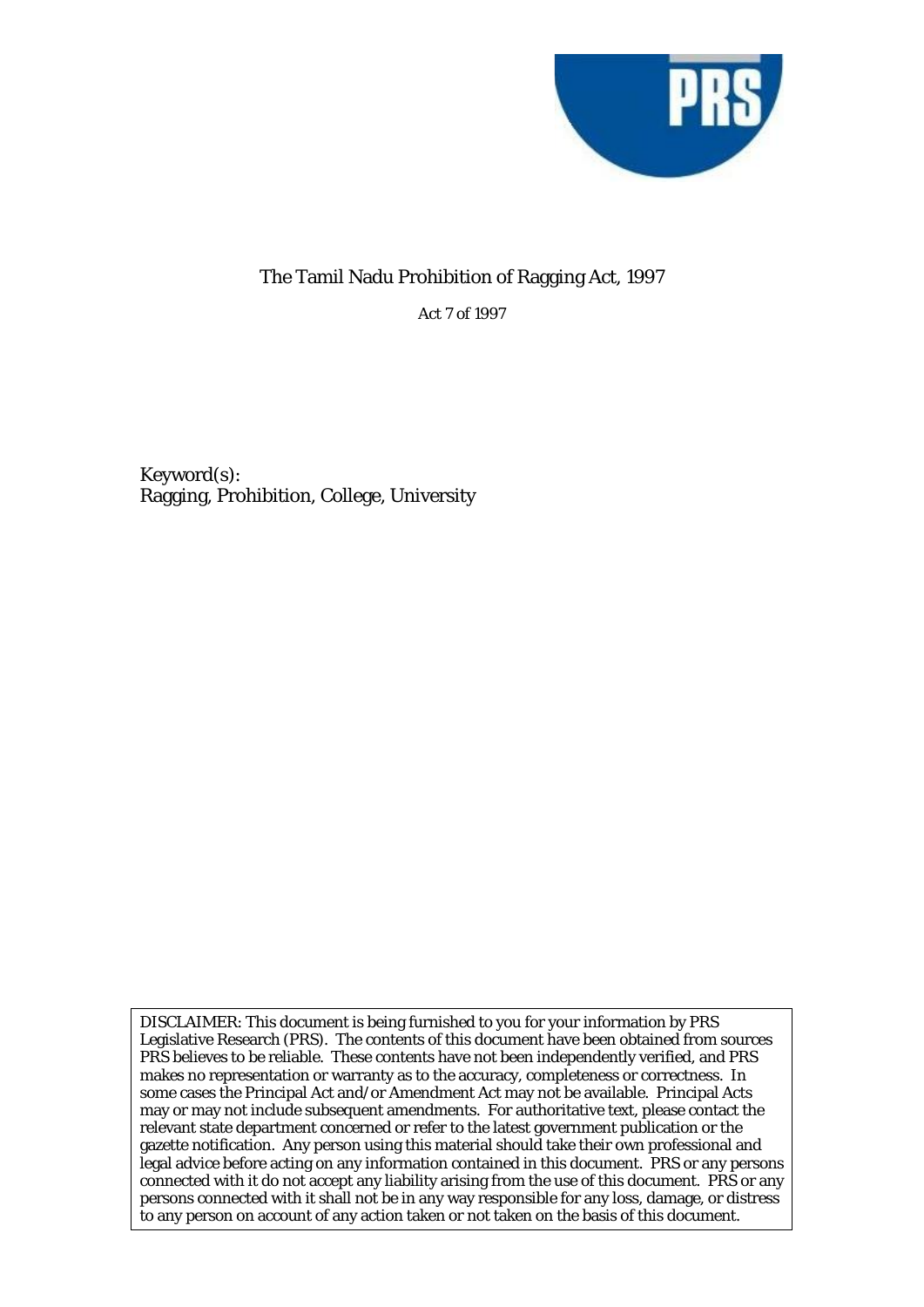### TAMIL NADU GOVERNMENT GAZETTE EXTRAORDINARY

The following Act of the Tamil Nadu Legislative Assembly received the assent of the Governor on the 14th February 1997 and is hereby published for general information:-

#### ACT No. 7 OF 1997.

An Act to prohibit ragging in educational institutions in the State of Tamil Nadu.

BE it enaoted by the Legislative Assembly of the State of Tamil Nadu in the Fortyeighth Year of the Republic of India as follows -

1. (1) This Act may be called the Tamil Nadu Probibition of Ragging Act, 1997.

Short title, extent and commence. ment.

(2) It extends to the whole of the State of Tamil Nadu.

(3) It shall be deemed to have come into force on the 19th day of December 1996

2. In this Act unless the context otherwise requires, "ragging" means display Definition. of noisy, disorderly conduct doing any act which causes or is likely to cause physical or paychological harm or raise apprehension or fear or shame or embarrassment to a student in any educational institution and includes, -

(a) teasing, abusing of, playing practical jokes on, or causing hurt to such student; cr

(b) asking the student to do any act or perform something which such student will not in the ordinary course willingly do.

3. Ragging within or without any educational institution is prohibited.

4. Whoever directly or indirectly commits, participates in, abets or propagates "ragging" within or without any educational institution, shall be punished with imprisonment for a term which may extend to two years and shall also be liable to a fine which may extend to ten thousand rupees.

5. Any student convicted of an offence under section 4 shall also be dismissed from the educational institution and such student shall not be admitted in any other educational institution.

6. (1) Without prejudice to the foregoing provisions, whenever any student complaints of ragging to the head of an educational institution, or to any other person responsible for the management of the educational institution, such head of the educational institution or person responsible for the management of the educational institution shall inquire into the same immediately and if found true shall suspend the student, who has committed the offence, from the educational institution.

(2) The decision of the head of the educational institution or the person responsible for the management of the educational institution that any student has indulged in ragging under sub-section (1) shall be final.

7. If the head of the educational institution or the person responsible for the management of the educational institution fails or neglects to take action in the manner specified in sub-section (1) of section 6 when a complaint of ragging is made, such person shall be deemed to have abetted the offence of ragging and shall be punished as provided for in section 4.

8. (1) The State Government may make rules for carrying out all or any of the purposes of this Act.

(2) All rules made under this Act shall be published in the Tamil Nadu Government Gazette and unless, they are expressed to come into force on a particular day, shall come into force on the day on which they are so published.

Deemed abetment

Power to make Fulcs.

Group) IV-2  $\mathbb{R}$ x. \$9-6 ÑΛ

Prohibition of ragging.

Penalty for ragging.

student.

Dismissal of

Suspension of student.